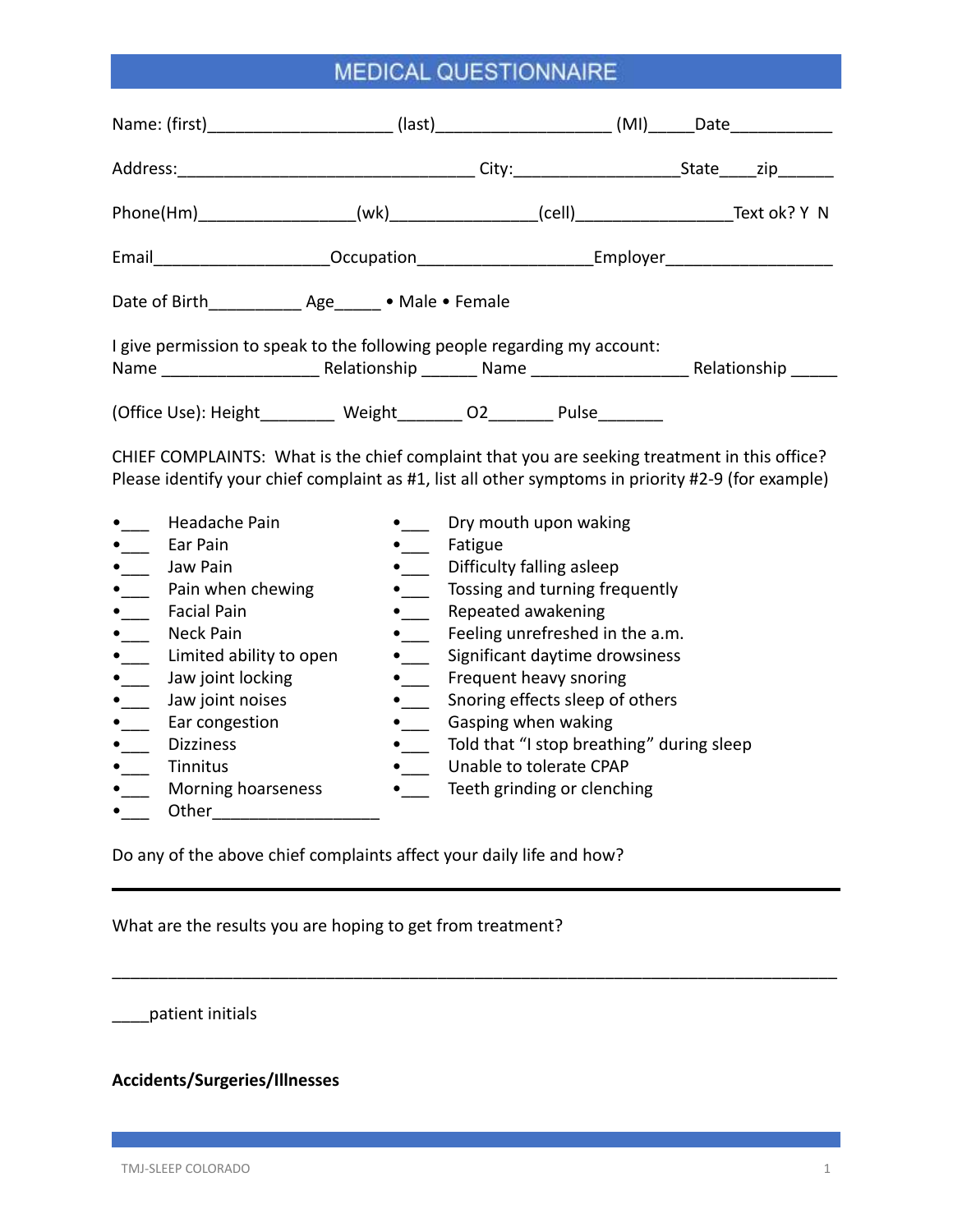$\overline{\phantom{0}}$ 

Or . See provided list

**Allergies** 

Or . See provided list

#### **Current Medications/Supplements**

Or • See provided list

I am currently seeking care from the following providers:

| I give permission to inform my providers of my treatment: • Yes • No<br>____patient initials |
|----------------------------------------------------------------------------------------------|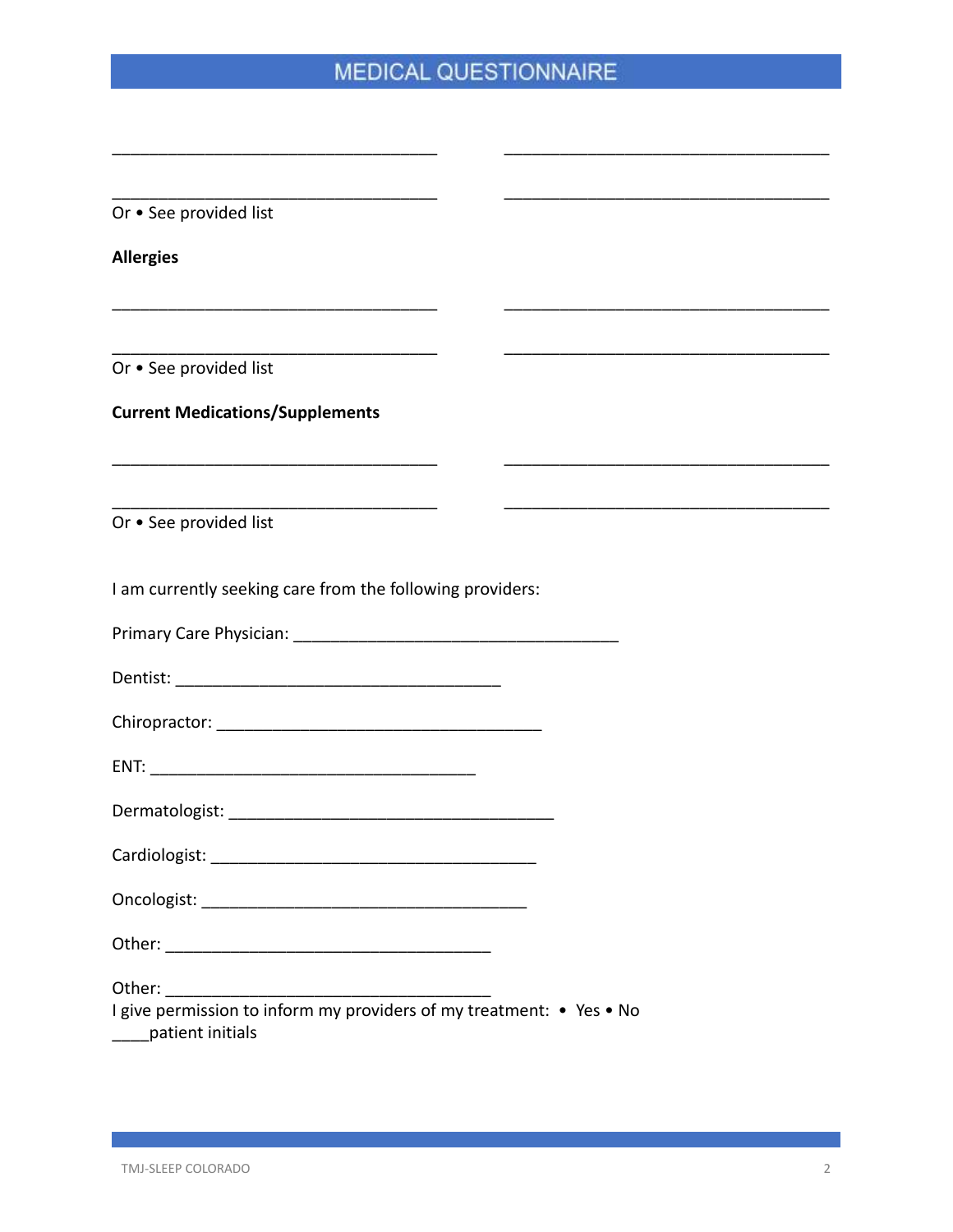| Have you previously been diagnosed with Obstructive Sleep Apnea? |               |              |                     | $\bullet$ Yes | $\bullet$ No  |              |
|------------------------------------------------------------------|---------------|--------------|---------------------|---------------|---------------|--------------|
| Does your family have a history of OSA?                          |               |              |                     | $\bullet$ Yes | $\bullet$ No  |              |
| Do you work swing shift or nights?                               |               |              |                     |               | $\bullet$ Yes | $\bullet$ No |
| Do you exhibit any of the following symptoms?                    |               |              |                     |               |               |              |
| Chronic snoring                                                  |               |              |                     |               | $\bullet$ Yes | $\bullet$ No |
| Witnessed apneas or breathing pauses during sleep                |               |              | $\bullet$ Yes       | $\bullet$ No  |               |              |
| Daytime sleepiness                                               |               |              | $\bullet$ Yes       | $\bullet$ No  |               |              |
| Drowsiness while driving                                         |               |              | $\bullet$ Yes       | $\bullet$ No  |               |              |
| Do you have any of the following conditions?                     |               |              |                     |               |               |              |
| High Blood Pressure • Yes                                        |               | $\bullet$ No | Acid Reflux Disease | $\bullet$ Yes | $\bullet$ No  |              |
| <b>Diabetes</b>                                                  | $\bullet$ Yes | $\bullet$ No | Depression          | $\bullet$ Yes | $\bullet$ No  |              |
| Low thyroid                                                      | $\bullet$ Yes | $\bullet$ No | <b>Headaches</b>    | $\bullet$ Yes | $\bullet$ No  |              |
| <b>Heart Disease</b>                                             | $\bullet$ Yes | $\bullet$ No | Bruxism (Clenching) | $\bullet$ Yes | $\bullet$ No  |              |
| <b>Stroke</b>                                                    | $\bullet$ Yes | $\bullet$ No | HIV/Aids            | $\bullet$ Yes | $\bullet$ No  |              |
| Pregnancy                                                        | $\bullet$ Yes | $\bullet$ No | <b>Hepatitis</b>    | $\bullet$ Yes | $\bullet$ No  |              |

For what reasons are you seeking treatment at this office?

**EPWORTH SLEEPINESS QUESTIONNAIRE:** How likely are you to doze off or fall asleep in the following situations, in contrast to just feeling tired/. This refers to your usual way of life in recent times. Even if you have not done some of these things recently, try to work out how they have affected you. Use the following scale to check the most appropriate number for each situation. 0=never doze,1=slight chance of dozing,2=moderate chance of dozing,3=high chance of dozing

\_\_\_\_\_\_\_\_\_\_\_\_\_\_\_\_\_\_\_\_\_\_\_\_\_\_\_\_\_\_\_\_\_\_\_\_\_\_\_\_\_\_\_\_\_\_\_\_\_\_\_\_\_\_\_\_\_\_\_\_\_\_\_\_\_\_\_\_\_\_\_\_\_\_\_\_\_\_

|                                                               |           |           |           | 3 |
|---------------------------------------------------------------|-----------|-----------|-----------|---|
| Sitting and reading                                           |           |           |           |   |
| <b>Watching TV</b>                                            | ٠         |           |           |   |
| Sitting, inactive, in a public place (theater, meeting, etc)  | ٠         | $\bullet$ | $\bullet$ |   |
| As a passenger in a car for an hour without a break           |           |           |           |   |
| Lying down to rest in the afternoon when circumstances permit | $\bullet$ | $\bullet$ | $\bullet$ |   |
| Sitting and talking to someone                                |           | $\bullet$ |           |   |
| Sitting quietly after lunch without alcohol                   |           | $\bullet$ |           |   |
| In a car, while stopped for a few minutes in traffic          |           |           |           |   |
|                                                               |           |           |           |   |

Score

\_\_\_\_patient initials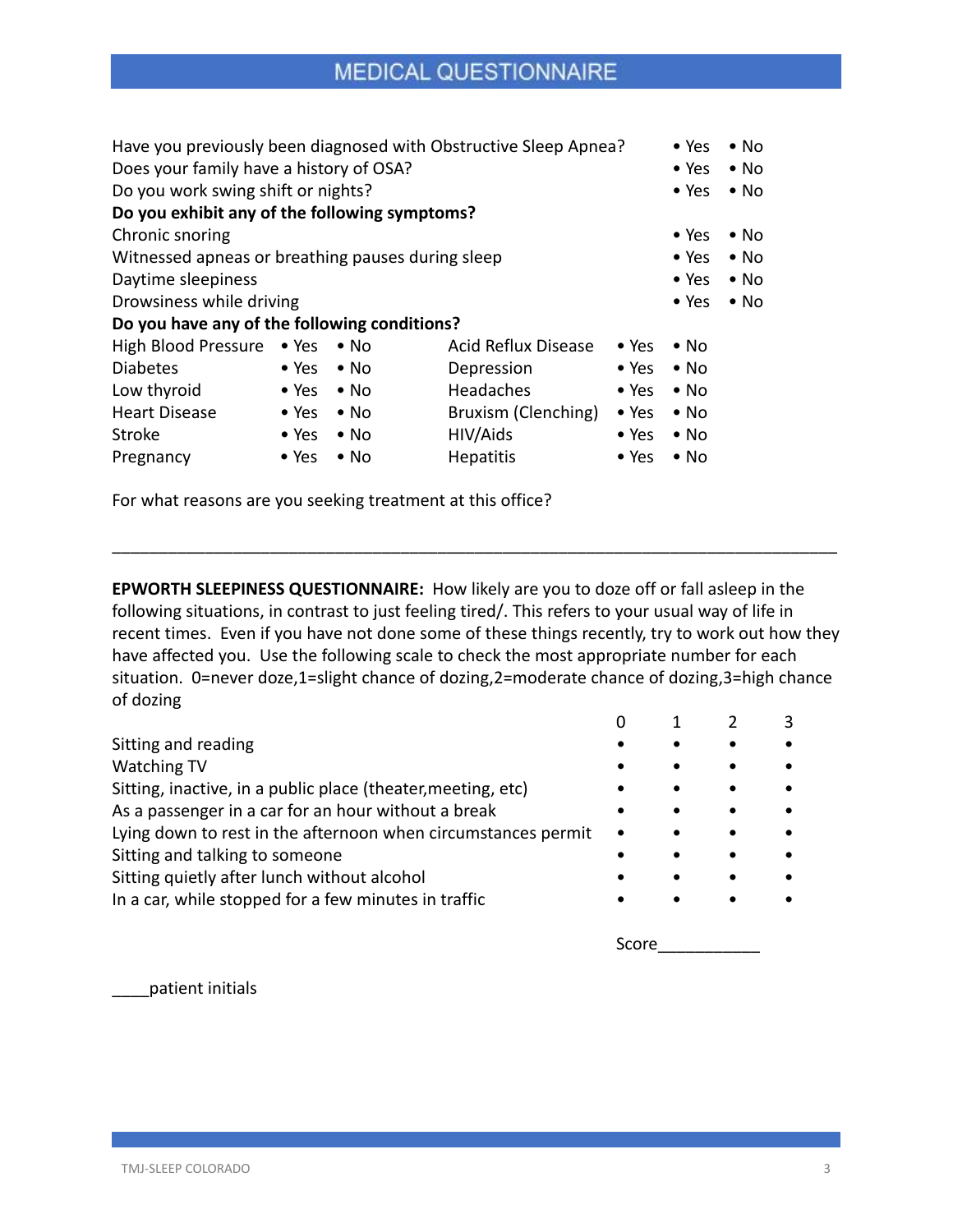#### **REVIEW OF SYSTEMS**: Do you have any of the following problems or conditions?

Constitutional

- Chills Fever Weight gain
- Chronic Pain Night Sweats Weight Loss
- Fatigue Weakness
- 
- 
- 
- 

Ear, Nose, Throat (ENT)

- Bleeding gums Hoarseness Ringing in the ears
- Dry mouth Nasal Congestion Sinus problems
- Earache Nose bleeds Sore throat
- Hearing loss/impairment Oral ulcers Swallowing difficulty
- Musculoskeletal:
- Extremity weakness lower Joint redness Muscle cramps
- Extremity weakness upper Joint swelling Muscle pain
- 
- 
- 
- 
- 
- Joint pain Muscle atrophy Numbness or tingling

**FAMILY HISTORY:** Has any parent or sibling experienced any of the following conditions?

| Heart disease                                  | $\bullet$ Yes $\bullet$ No | Stroke      | $\bullet$ Yes $\bullet$ No |  |
|------------------------------------------------|----------------------------|-------------|----------------------------|--|
| High blood pressure $\bullet$ Yes $\bullet$ No |                            | Sleep Apnea | $\bullet$ Yes $\bullet$ No |  |
| <b>Diabetes</b>                                | $\bullet$ Yes $\bullet$ No | Cancer      | $\bullet$ Yes $\bullet$ No |  |
| Depression                                     | $\bullet$ Yes $\bullet$ No |             |                            |  |

|           | <b>SOCIAL HISTORY:</b>      |                                 |               |               |              |
|-----------|-----------------------------|---------------------------------|---------------|---------------|--------------|
|           | Recent alcohol consumption: | History of alcoholism:          | $\bullet$ Yes | $\bullet$ No  |              |
|           | <b>Never</b>                |                                 |               |               |              |
| $\bullet$ | 1-3 drinks per week         |                                 |               |               |              |
| $\bullet$ | 1-2 drinks per day          |                                 |               |               |              |
| $\bullet$ | > 2 drinks per day          |                                 |               |               |              |
|           | Recent tobacco usage:       | History of smoking/tobacco use: |               | $\bullet$ Yes | $\bullet$ No |
|           | Never                       | Years of use:                   | vears         |               |              |
| $\bullet$ | Less than 1 pack per week   | Marijuana usage:                |               | $\bullet$ Yes | $\bullet$ No |
| $\bullet$ | Less than 1 pack per day    | Frequency                       |               |               |              |

• 1 pack or more per day

\_\_\_\_patient initials

Caffeine intake: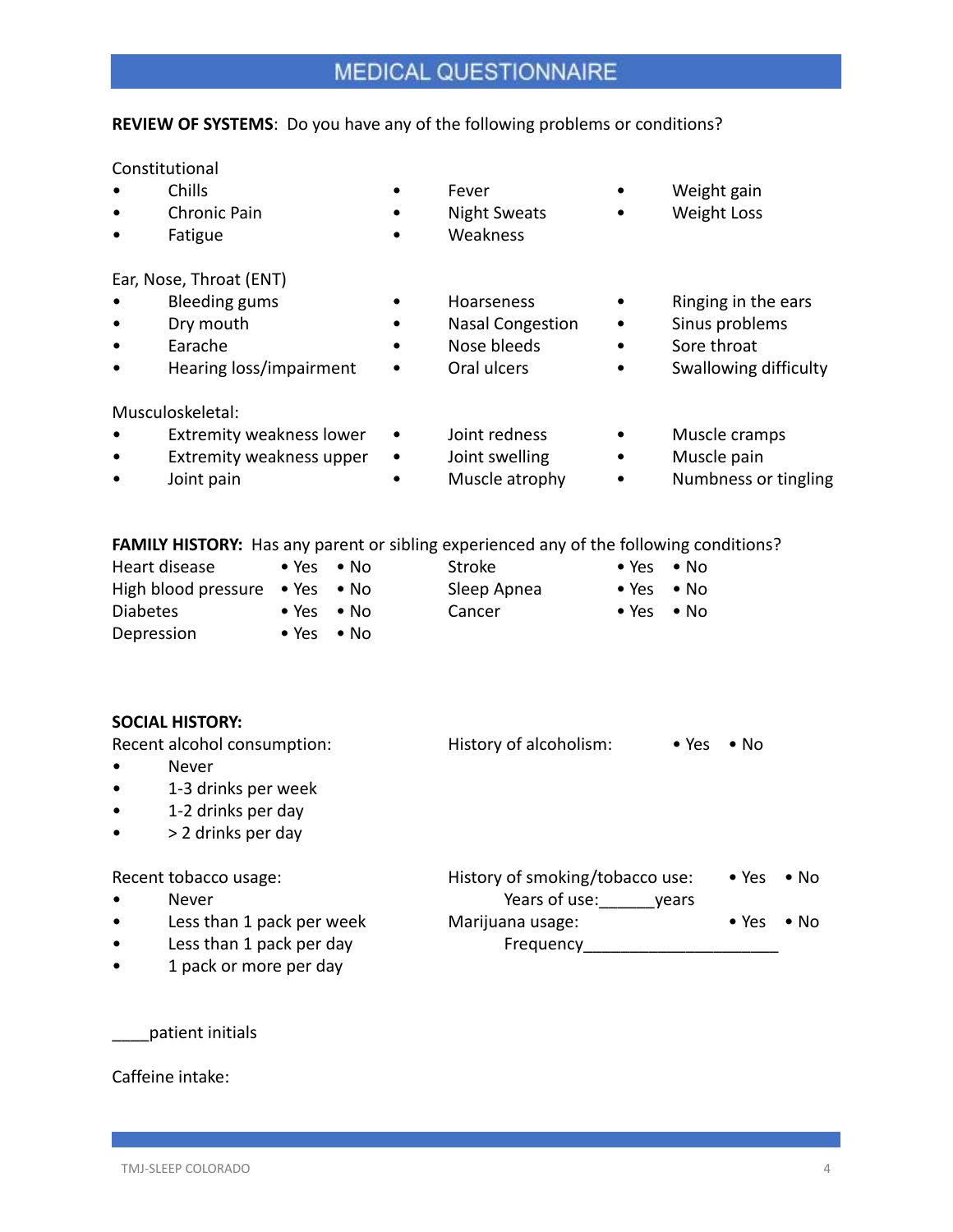Most common form of caffeine intake • Coffee • Tea. • Energy drinks • Soda • Caffeine Capsule **\_\_\_\_\_\_** Servings of caffeine in the morning

\_\_\_\_\_\_\_\_\_\_\_\_\_\_\_\_\_\_\_\_\_\_\_\_\_\_\_\_\_\_\_\_\_\_\_\_\_\_\_\_\_\_\_\_\_ \_\_\_\_\_\_\_\_\_\_\_\_\_\_\_\_\_\_\_\_\_\_\_\_

- **\_\_\_\_\_\_** Servings of caffeine in the afternoon
- **\_\_\_\_\_\_** Servings of caffeine in the evening

Anything else you would like to mention regarding your family or social history?:

Patient Signature Date Date

### **3D CONE BEAM INFORMED CONSENT**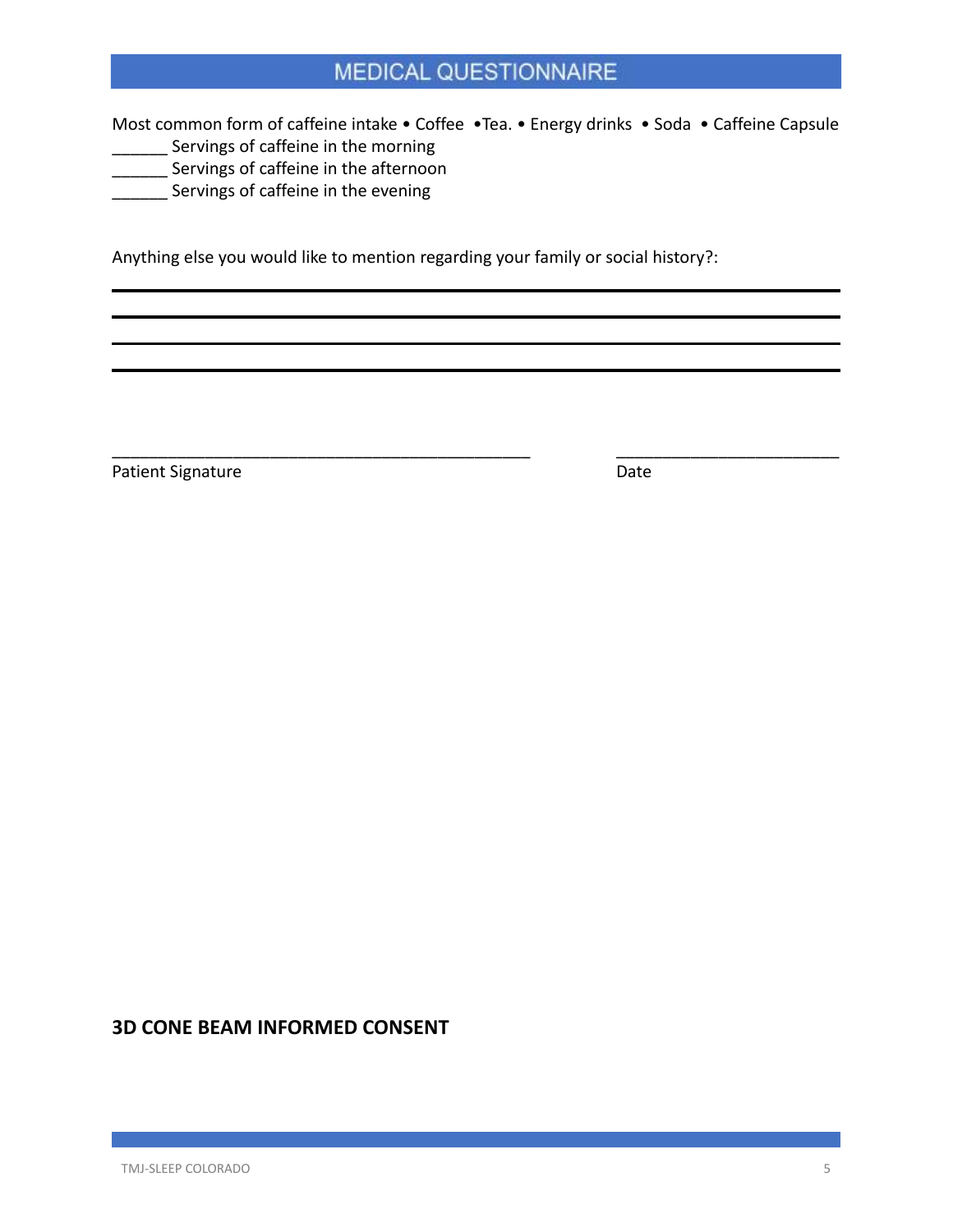I understand I am going to be having a 3D Cone Beam scan done. This scan is a three dimensional evaluation of my skull. Several slices will be acquired from the scan in accordance with my doctor's needs and expectations.

I understand that Dr. Jim Beck is not a radiologist and will not be looking at my scan for purposes other than the diagnosis of temporomandibular disorder and/or obstructive sleep apnea.

Dr. Jim Beck has given me the option to have my scan read by a radiologist and a report obtained from this radiologist regarding the entire scope of the scan.

I have agreed to send my scan to a radiologist and understand the fee of \$90 will be paid directly by me to TMJ-Sleep Colorado to obtain this reading.

Patient **Example 20** and the contract of the contract of the contract of the contract of the contract of the contract of the contract of the contract of the contract of the contract of the contract of the contract of the c

OR

I am refusing to have my scan sent to a radiologist. I have had the opportunity to discuss my refusal of treatment. My questions have been answered. By signing, I am making it aware that I am voluntarily refusing to proceed with the Skull & Facial Survey. Consequently, I do not hold Dr. Jim Beck, TMJ-Sleep Colorado, any associate, or any staff member responsible for any diagnosis, injury, or harm that I may suffer as a result of my refusal to follow this recommendation.

Patient\_\_\_\_\_\_\_\_\_\_\_\_\_\_\_\_\_\_\_\_\_\_\_\_\_\_\_\_\_\_\_\_\_\_\_\_\_\_ Date\_\_\_\_\_\_\_\_\_\_\_\_\_\_\_\_\_\_\_\_

Witness **Example 20 and 20 and 20 and 20 and 20 and 20 and 20 and 20 and 20 and 20 and 20 and 20 and 20 and 20 and 20 and 20 and 20 and 20 and 20 and 20 and 20 and 20 and 20 and 20 and 20 and 20 and 20 and 20 and 20 and 20**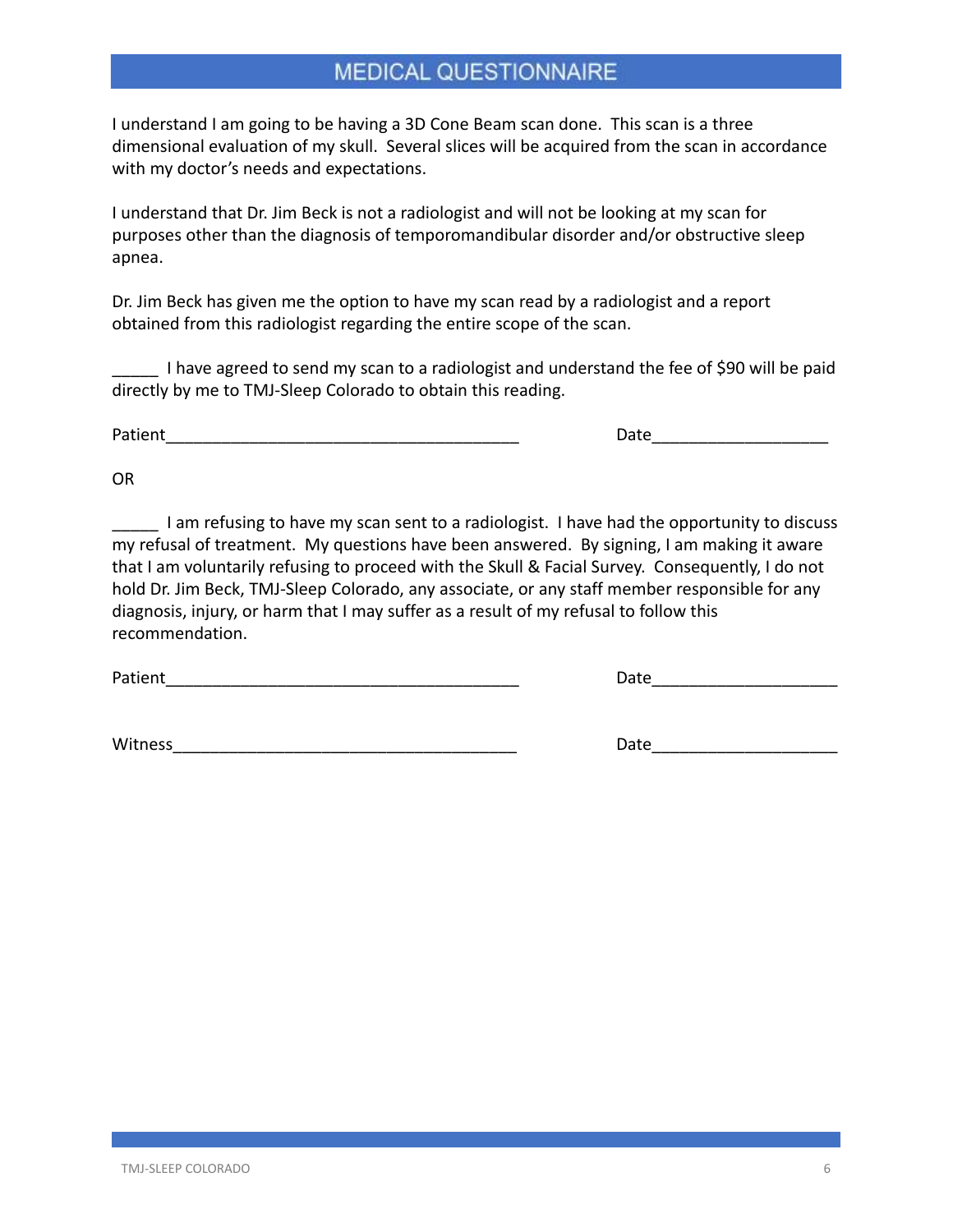### **MEMBER AUTHORIZATION FOR A DESIGNTED REPRESENTATIVE TO APPEAL A DETERMINATION**

Date: \_\_\_\_\_\_\_\_\_\_\_\_\_\_\_\_\_\_\_\_\_\_\_\_\_\_\_\_\_\_\_\_\_\_\_\_

Member Name:

Insurance Company: **Example 20** 

Member ID:

I hereby authorize Triton Medical Solutions to represent me as my Designated Representative in all aspects of processing my appeal.

I understand that the information may be privileged and confidential and will only be released as specified in this Authorization, or as required or permitted by law. This authorization is valid for a period of one year.

| X                                     |                                        |      |
|---------------------------------------|----------------------------------------|------|
| Signature of Member or Legal Guardian |                                        | Date |
| Representative:                       |                                        |      |
| Title:                                | <b>Billing Coordinator</b>             |      |
| X                                     | Signature of Designated Representative | Date |
|                                       |                                        |      |

### **ACKNOWLEDGEMENT OF RECEIPT OF NOTICE OF PRIVACY PRACTICES**

\*You may refuse to sign this acknowledgement